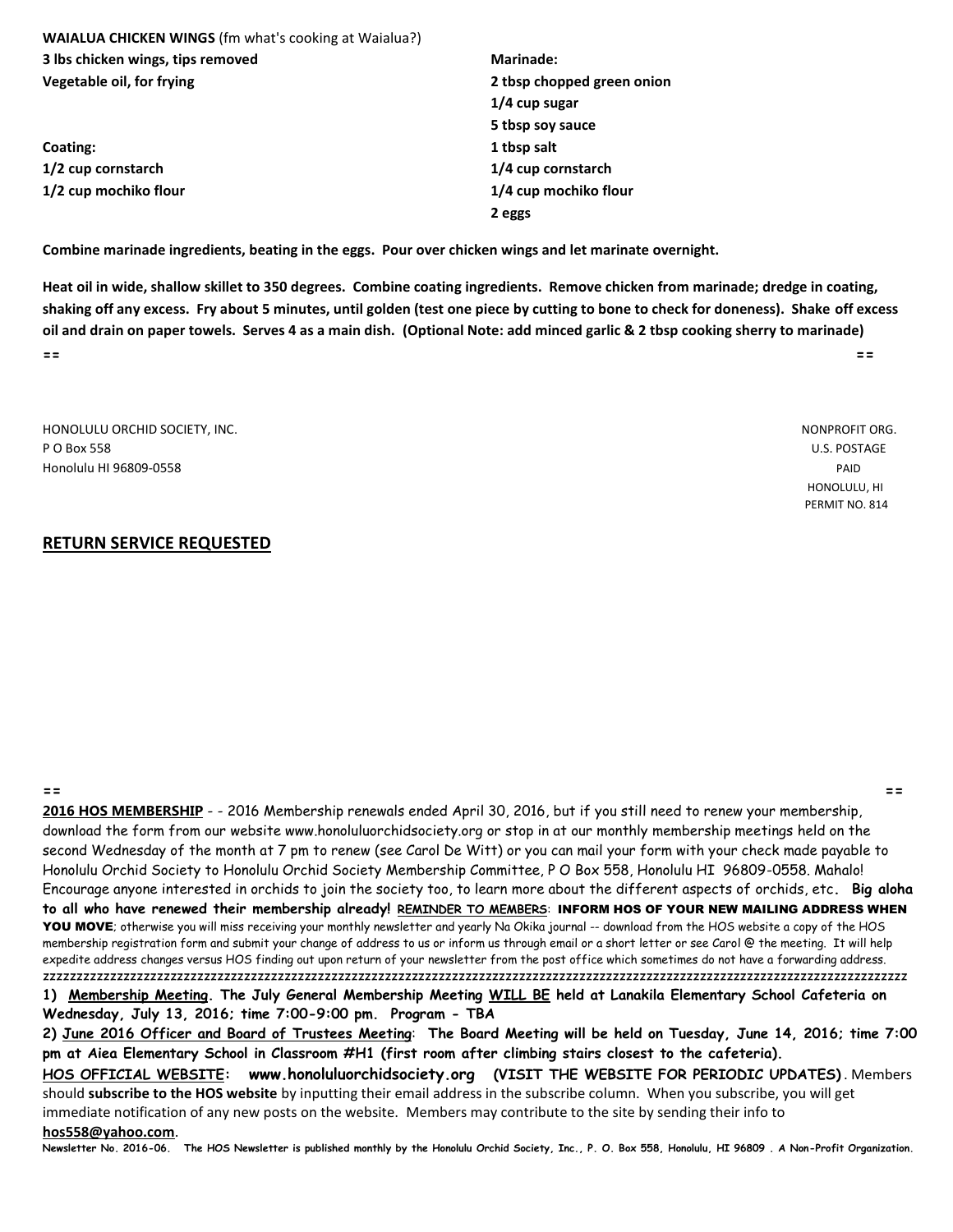# **HONOLULU ORCHID SOCIETY MONTHLY NEWSLETTER No. 2016-06**

 **HOS GENERAL MEETING** 

 Date: **Wednesday, June 8, 2016** Time/Place: 7:00 pm to 9:00 pm - Lanakila Elementary School Cafeteria Program: **"Efforts to Control Diseases in Orchids"** Speaker: **Dr. Janice Uchida**

 **A-l-o-h-a m-e-m-b-e-r-s!**

Dr. Janice Uchida, professor and researcher at the University of Hawaii, will be the speaker at the June HOS meeting. She will be giving an update on her efforts to control diseases in orchids caused by Fusarium species. These disease are extremely difficult to control. New fungicides as well as new cultural practices will be discussed.<br>by Mel Waki

### **MAHALO NUI LOA**

Mahalo to all who patiently waited for the parking lot and cafeteria to be opened for our May general membership meeting.

Mahalo Mel Waki and Calvin Abe for sharing your expertise of "Growing Bulbophyllums". All who were present went away with a better understanding and know-how of growing bulbophyllums.

Mahalo to the members and Refreshment Committee who brought in a great assortment of goodies to share with those in attendance at our May meeting - **Mae Matsumoto** - Quiche; **Jenny Rosario** - Krispy Kreme Cake; **Jackie Lai** - Steamed Kabocha; **Bob & JoAnn Higuchi** - Pizza; **Ruth Chun** - Gyoza; **Kate Leonard & Ian Sandison** - Beef Kalbi & Teriyaki Chicken; **Ron Yamauchi** - Cupcakes; **Walter Wong** - Butter Mochi; **Williette Wong** - Furikake Popcorn; **Kathy Sakuda** - Beef Broccoli w/Noodles; **Calvin & Sherry Abe** - Pound Cake; **Val Ho** - Cookies; **Charlotte Yamamoto** - Mandoo; and **Refreshment Committee** - Fresh Melon Medley, Orange Segments, Berry & Peach Punch and Water. Your donations are truly appreciated!

And as a reminder to all who bring refreshments in -- please inform our Refreshment/Hospitality Committee of what you bring to share when you drop off your item at the refreshment table. Much appreciated!

#### **May 2016 Culture Awards:**

- **1st Place: Blc. Golden Reign 'Karen'; Owner: Scot and Karen Mitamura**
- **2nd Place: Angraecum germinyanum; Owner: Brad Lau**
- **3rd Place: Bulb. falcatum 'Standing Tall' AM/HOS; Owner: Eddie Peltier**

**Congratulations to all!**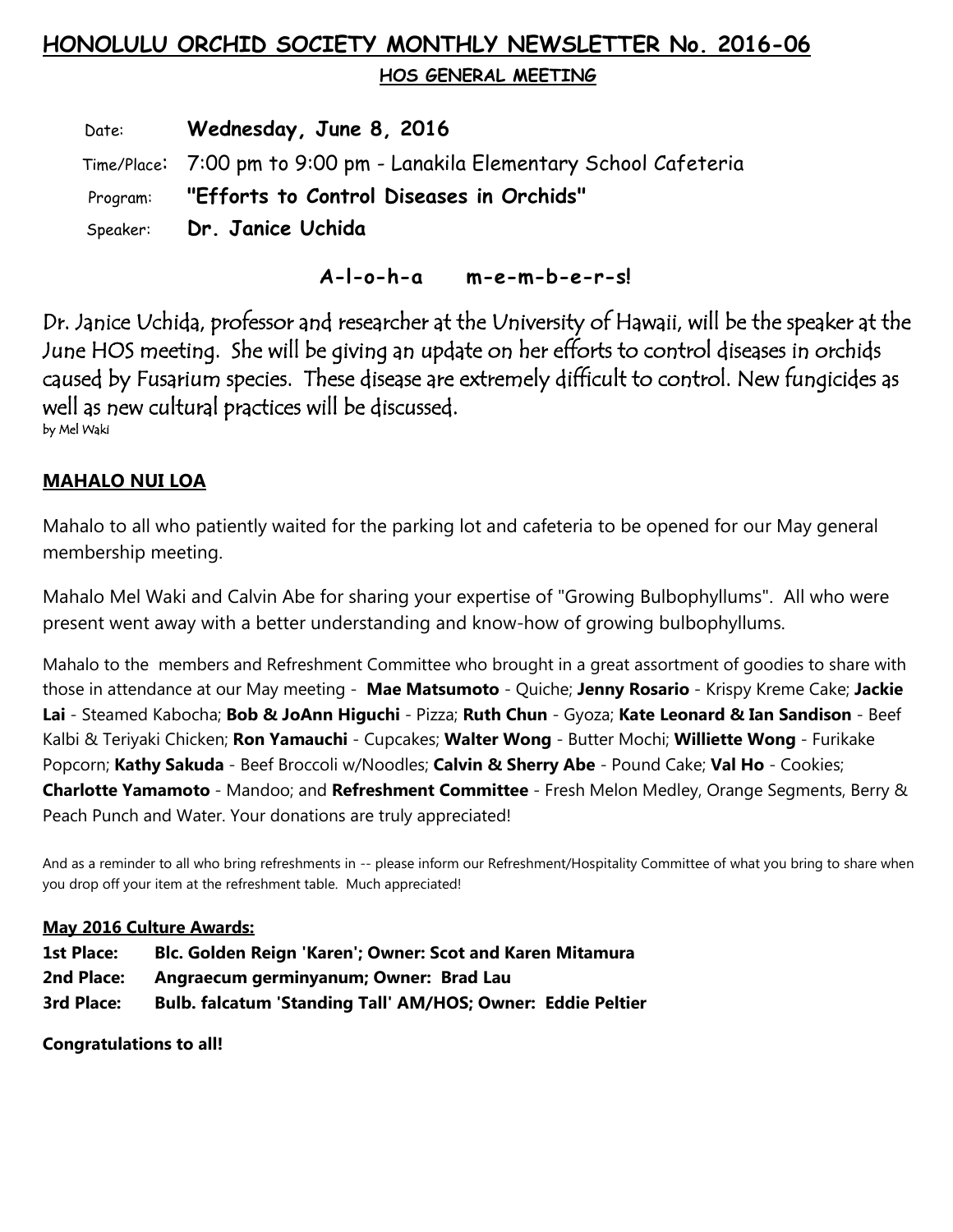**2017 HOS Officers and Board of Trustees Elections. Elections for the 2017 Officers and Board of Trustees will be held at July 2016 General Membership Meeting at Lanakila Elementary School Cafeteria, 717 North Kuakini Street, Honolulu, HI. HOS Membership should plan on attending to cast their vote.**

**The Nominating Committee presents the following slate of HOS Officers and Board of Trustees for the Year 2017:**

| <b>Officers</b>          |                    |                           |                     |
|--------------------------|--------------------|---------------------------|---------------------|
| President:               | <b>Bradley Lau</b> | Treasurer:                | Mel Waki            |
| 1st Vice President:      | Bob Moffitt        | Recording Secretary:      | Linda Inouye        |
| 2nd Vice President:      | Kathy Sakuda       | Correspondence Secretary: | Carol De Witt       |
| 3rd Vice President:      | Kate Leonard       | Past President:           | Ruth Chun           |
| <b>Board of Trustees</b> |                    |                           |                     |
| $2017*$                  | 2018*              |                           | 2019                |
| Jackie Lai               | Charlotte Yamamoto |                           | Williette Wong      |
| Bob Higuchi              | Dorothy Nakama     |                           | Dr. Ingelia White   |
| JoAnn Higuchi            | Jenny Rosario      |                           | Ben Kodama Jr.      |
| Ron Yamauchi             | Marisa Maemori     |                           | <b>Ian Sandison</b> |

\* Board of Trustees listed already voted in to serve for the respective year in the prior year elections.

The Election Committee will also take nominations from the floor for any of the positions. Members interested in becoming a part of the HOS Board may also self-nominate for a position. The Election Committee will again present the 2017 nominations of the Officers and Board of Trustees and then voting will commence.

UPCOMING SHOWS**. Reserve the dates. Once again members, we need your full support by providing your blooming orchid plants, greeneries to fill-in open spaces of the display, props, and physical labor and time to help set up and break down our display for the following shows.**



**AIEA ORCHID CLUB, INC. 35th Annual Orchid Show and Plant Sales will be held June 10-12, 2016 at the Aiea Elementary School Cafeteria, 99-370 Moanalua Road, Aiea, Hawaii (mauka of Aloha Stadium).** 

*Plant Registration is Thursday, June 9, 2016 from 9 am to 4 pm. Ruth Chun will chair the 10' x 10' floor display set-up. Members please bring your blooming plants in and register them by* **11 a.m. so as to have ample time in completing the set-up by 3:00 pm even though the finish time is 5:00 pm. WE ALSO NEED GREENS, PELE'S HAIR AND PROPS. Members please stick around and help with the set up of the display. We also ask for your help with the breakdown of the display on Sunday at the close of the show - 3:01 pm.**